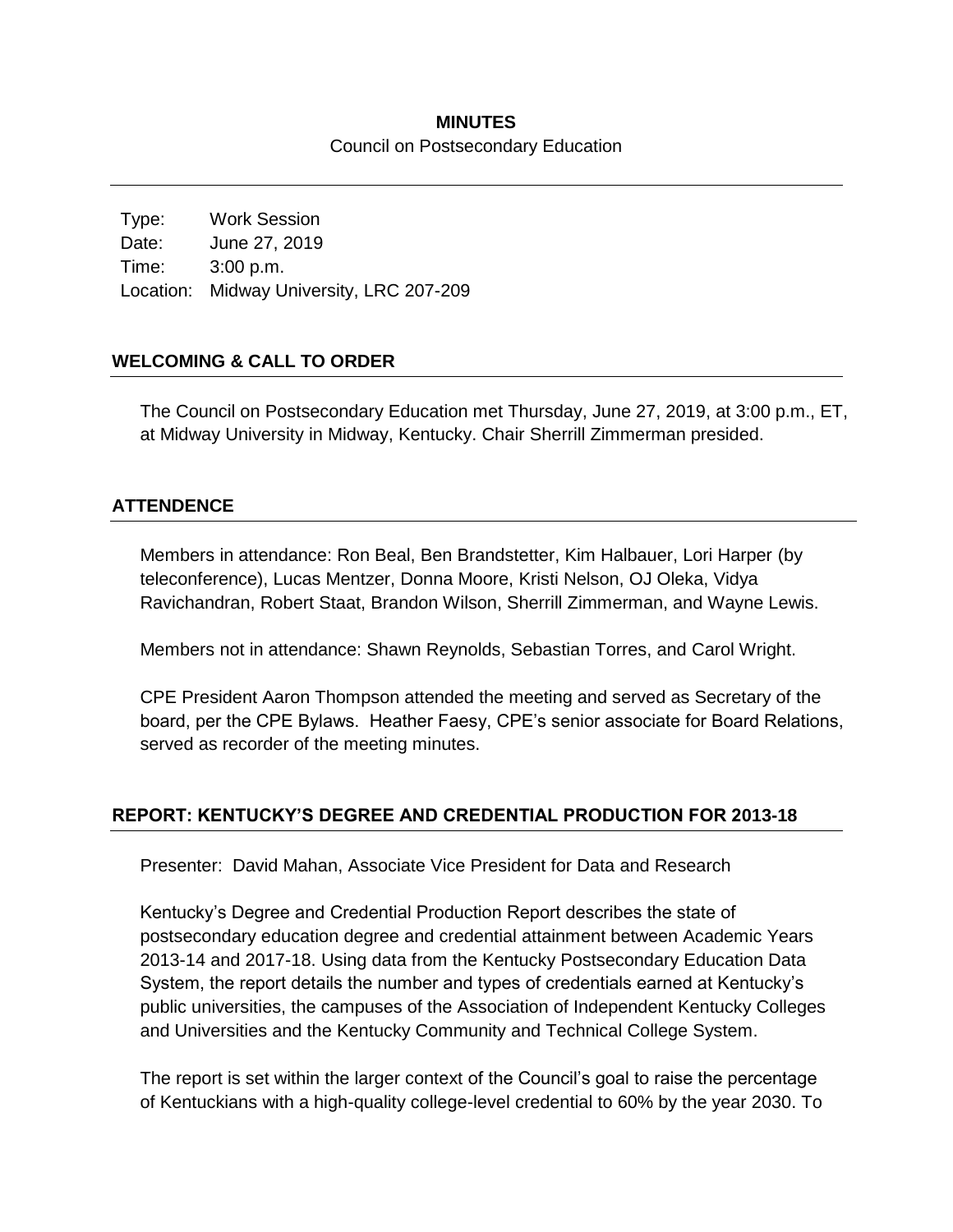reach this goal, the number of Kentuckians with a credential requires a 1.7% annual growth until 2030. For additional perspective, Kentucky's educational attainment is also compared to the national average.

While the report shows impressive growth in degrees and credentials, especially with the gains made by underrepresented minorities, it also highlights the challenges moving forward and areas for improvement. Council staff answered several questions regarding the decline of associate degrees, concerns around teacher shortages, and the inability to retain quality teachers and professors due to the existing pay rates.

The report can be accessed at: [http://cpe.ky.gov/data/reports/2019degreesreport.pdf.](http://cpe.ky.gov/data/reports/2019degreesreport.pdf)

# **GEAR UP KENTUCKY: EVERY STUDENT PREPARED FOR POSTSECONDARY SUCCESS**

Presenter: Kim Drummond, Executive Director of GEAR UP Kentucky

In October 2018, the Council was awarded a seven-year, \$24.5 million grant from the U.S. Department of Education to administer the GEAR UP Kentucky (GUK) project. During the seven years of the grant, GEAR UP Kentucky (GUK) will serve a minimum of 10,000 students in 12 school districts across Kentucky. In addition to delivering full services to two consecutive cohorts of  $7<sup>th</sup>$  graders through their senior year in high school (GUK Full Service Cohorts), GUK will serve the senior class in participating high schools every year of the grant (GUK Priority Service Cohorts), providing services from the beginning of their senior year through the end of the freshman year in college.

GEAR UP Kentucky is providing services in the following school districts: Bath County, Bourbon County, Bracken County, Covington Independent, Fleming County, Frankfort Independent, Marion County, Mason County, Mercer County, Paris Independent, Pendleton County and Robertson County. In order to participate in GUK, each of these districts met school selection criteria, including having 51% or more students who are free/reduced-lunch eligible (based on  $7<sup>th</sup>$  grade class at time of application), however once a school is chosen, all students benefit from the program.

## **HIGHER EDUCATION MATTERS: ALIGNING OUR PRIORITIES**

The board has identified five priorities for 2019 to help close the gap between the state's current educational attainment trajectory and the needed trajectory to achieve the state's 60x30 goal.